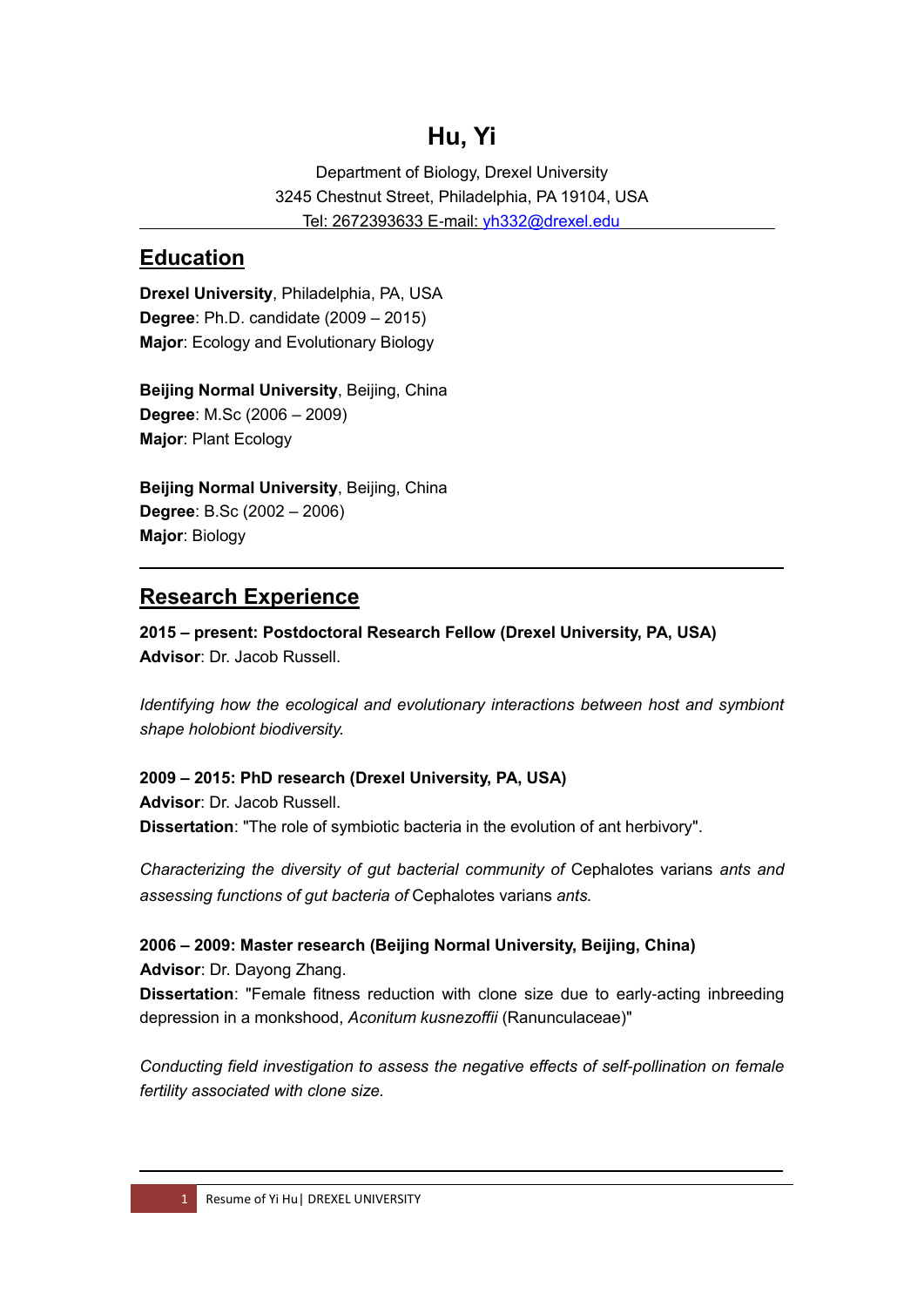# **Publications:**

- **Hu Y**, Liao WJ, Zhang DY, Barrett SC (2015) Experimental analysis of mating patterns in a clonal plant reveals contrasting modes of self-pollination. Ecology and Evolution 5: 5423-5431. (IF=2.32, Ecology Q1 63/145)
- Russell JA\*, **Hu Y\***, Chau L, Pauliushchyk M, Anastopoulos I, Anandan S, Waring MS (2014) Indoor biofilter growth and exposure to airborne chemicals similarly alter bacterial communities from plant roots. Applied and Environmental Microbiology 80: 4805-4813. \*These authors contributed equally to this manuscript. (IF=3.952, Microbiology Q1 24/119)
- **Hu Y**, Łukasik P, Moreau CS, Russell JA (2014) Correlates of gut community composition across an ant species (*Cephalotes varians*) elucidate causes and consequences of symbiotic variability. Molecular Ecology 23: 1284-1300. (IF=6.494, Ecology Q1 11/145)
- Russell JA, Weldon S, Smith AH, Kim KL, **Hu Y**, Łukasik P, Doll S, Anastopoulos I, Novin M, Oliver KM (2013) Uncovering symbiont-driven genetic diversity across North American pea aphids. Molecular Ecology 22: 2045-2059. (IF=6.494, Ecology Q1 11/145)
- Anderson KE, Russell JA, Moreau CS, Kautz S, Sullam K, **Hu Y,** Basinger U, Mott BM, Buck N and Wheeler D (2012) Highly similar microbial communties are shared among related and trophically similar ant species. Molecular Ecology 21, 2282-2296. (IF=6.494, Ecology Q1 11/145)
- Liao WJ., **Hu Y**, et al. (2009). Female reproductive success decreases with display size in monkshood, Aconitum kusnezoffii (Ranunculaceae). Annals of Botany 104 (7):1405-1412. (IF=3.501, Plant Sciences Q1 30/196)

#### **Conference presentations:**

- **Hu Y**, Lukasik P, Moreau CS, Russell JA (December 2015): All hands on deck for nitrogen metabolism in an ancient, multi-partite symbiosis between turtle ants and gut bacteriaOral presentation, the sixth Social Insects in the North-East Regions, Scranton, PA, USA.
- **Hu Y**, Lukasik P, Sanders J, Moreau CS, Russell JA (November 2015): Nutritional roles of gut symbionts in an herbivorous ant *Cephalotes varians*. Oral presentation, the 2015 Annual Meeting of Entomological Society of America, Minneapolis, MN, USA.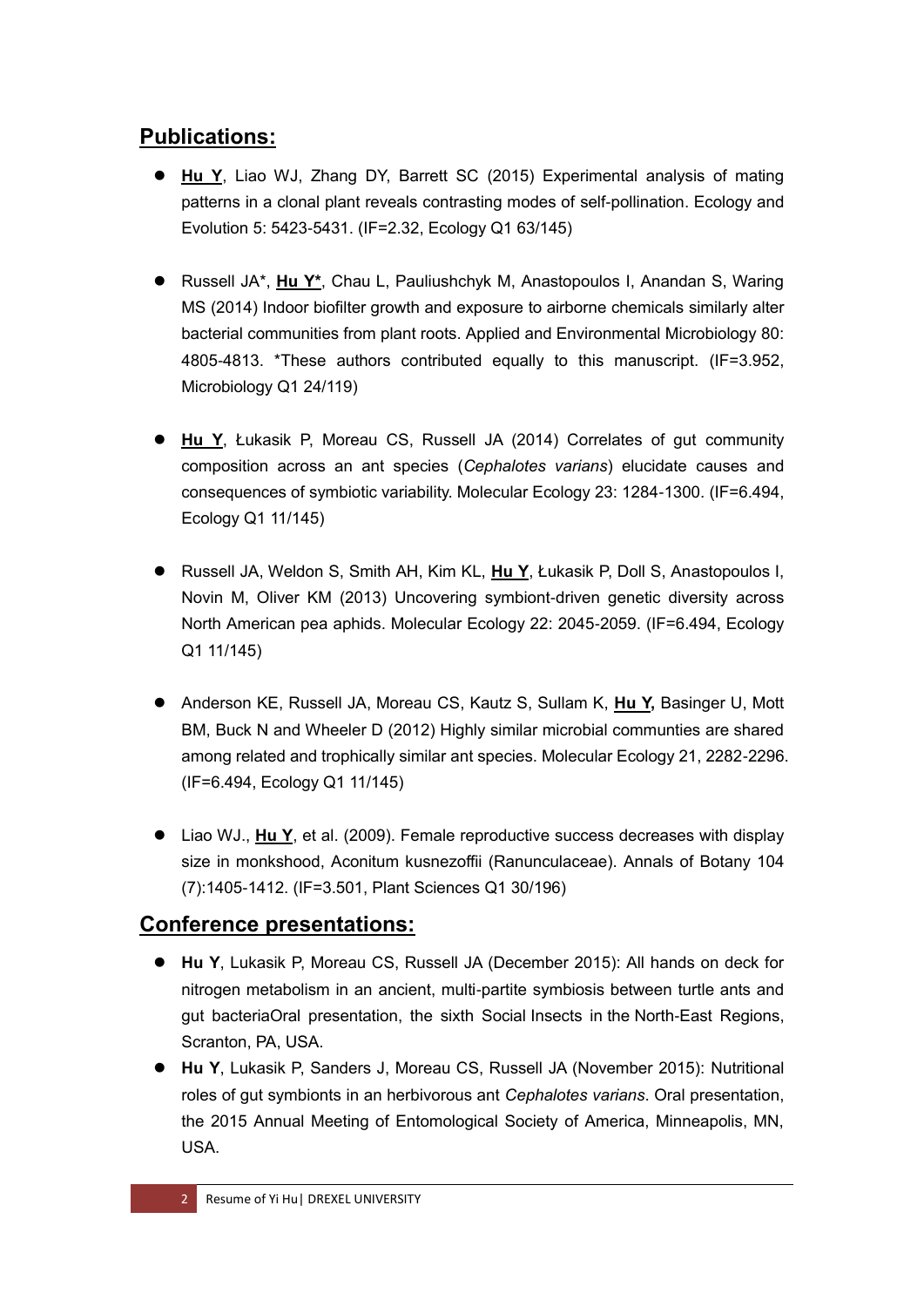- **Hu Y**, Lukasik P, Sanders J, Moreau CS, Russell JA (June 2014): Roles of gut bacteria in nutrition of an ant species *Cephalotes varians*. Poster presentation, Evolution 2014, Raleigh, USA.
- **Hu Y**, Lukasik P, Moreau CS, Russell JA (May 2014): Assessing the diversity, variability and nutritional roles of gut bacteria in *Cephalotes varians*. Oral presentation, the third Social Insects in the North-East Regions, Philadelphia, PA, USA.
- Russell JA, Lukasik P, **Hu Y**, Moreau CS (November 2013). Diversity and abundance of microbial symbionts across the ants (Hymenoptera: Formicidae). Oral presentation, the 2013 Annual Meeting of Entomological Society of America, Austin, Texas, USA.
- Lukasik P, **Hu Y**, O'Donnell S, Russell JA (November 2012) Do army ants and their associated arthropods share symbiotic bacteria? Poster presentation, the 2012 Annual Meeting of the Entomological Society of America, Knoxville, TN, USA.
- Russell JA, **Hu Y**, Lukasik P, Moreau CS (November 2012) Variation in the bacterial gut communities of ants across diets and geographic locations. Oral presentation, the 2012 Annual Meeting of the Entomological Society of America, Knoxville, TN, USA.
- **Hu Y**, Chau L, Moreau CS, Holway D, Russell JA (November 2012): Variation of symbiotic gut communities across diets and colonies of the ant Cephalotes varians. Poster presentation, the 2012 Annual Meeting of the Entomological Society of America, Knoxville, TN, USA.
- **Hu Y**, Lukasik P, Lan Y, Moreau CS, Rosen G, Russell JA (July 2012): Variation of symbiotic gut communities across diets and colonies of the ant *Cephalotes varians*. Poster presentation, the 1st Joint Congress on Evolutionary Biology, Ontario, Canada.
- **Hu Y**, Moreau CS, Russell JA (November 2011) Assessing the diversity and stability of gut bacteria in *Cephalotes varians*. Poster presentation, the 2011 Annual Meeting of the Entomological Society of America Reno, Nevada, USA
- **Hu, Y**, Liao WJ, Zhang DY (June 2008): Quantifying the Relative Contributions of Geitonogamy and Autogamy to Overall Selfing Rates in Aconitum kusnezoffii (Ranunculaceae). Oral presentation: 75th Annual Conference of Botanical Society of China. Lanzhou, China**.**